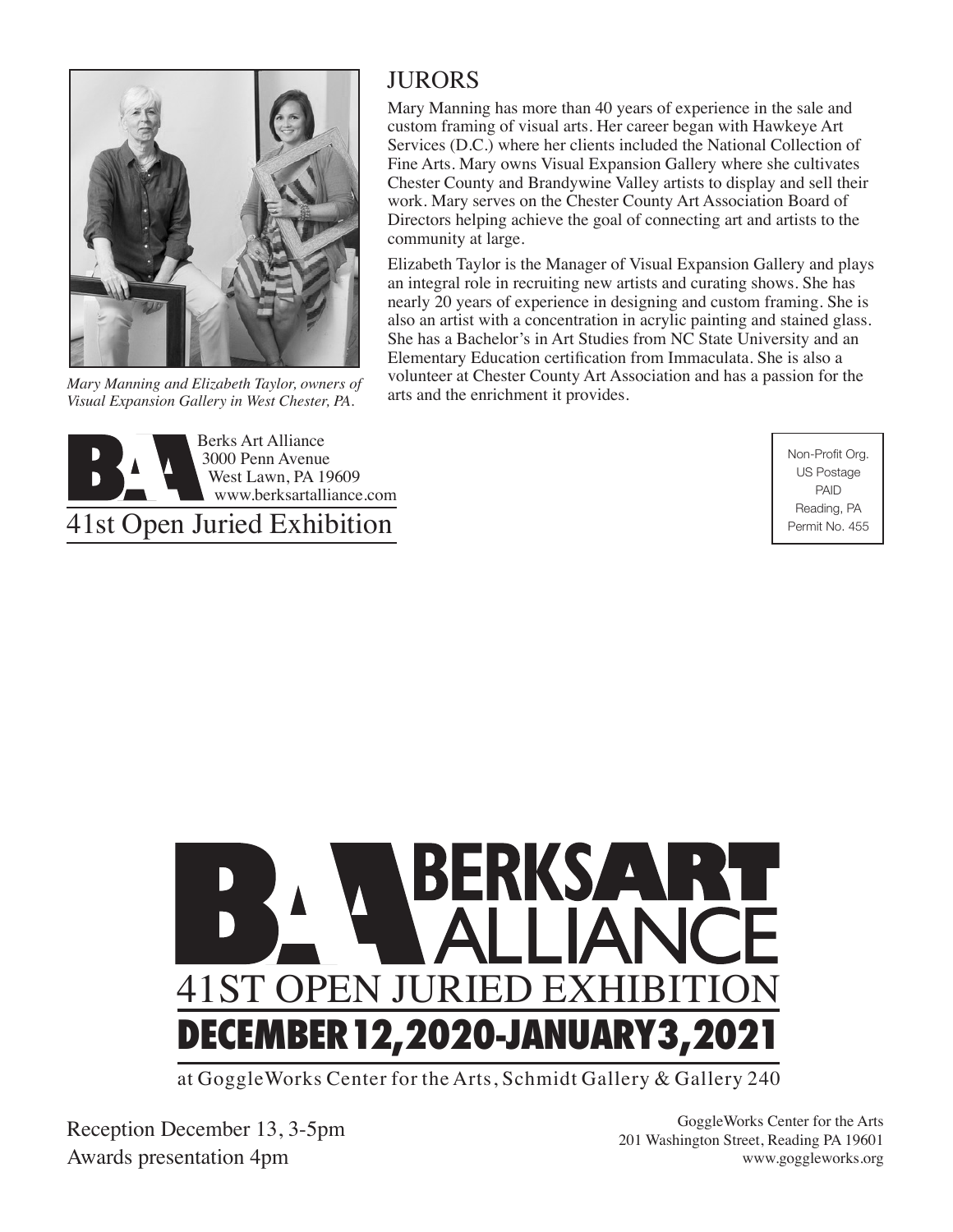## **ELIGIBILITY**

All artists must be 18 years or older.

Maximum of three works may be submitted; up to three works may be accepted.

Each entry must be an original design concept of the artist, executed within the last three years. Work done in a workshop or with an instructor is ineligible. Committee reserves the right to decline any work that suggests copyright infringement or does not meet the above criteria.

Work previously **exhibited** in a BAA juried show will not be accepted. Previously **declined** works may be reentered. If work that has been exhibited in a previous BAA juried show is reentered, the artist will be prohibited from entering any artwork the following year.

All 2D and 3D media are eligible, with the few exceptions noted here.

All work must be original; mechanical reproductions are not eligible, including reproductions that have been enhanced by the artist. Hand-pulled prints (or professionalquality prints in the case of digital art and photography) are acceptable and must be clearly labeled as such.

No video or installations.

## ENTRY PROCEDURE

#### *Submissions accepted August 3 – October 1, 2019.*

#### DIGITAL ENTRY PREPARATIONS

- Digital entries must be JPG format with a total file size between 1 and 2.5MB.
- Naming files: A(or B or C)\_medium\_title (example: A\_ watercolor\_summer bounty)
- Show only the image; no frame, mat or background.
- REMEMBER: your art will be judged from the photo you submit; make it as professional as you can.
- Go to www.berksartalliance.com to enter.

#### **FEES**

BAA members pay \$15 first item, \$10 each for second and third items; non-members pay \$25 for first item, \$15 each for second and third items.

If you wish to become a member or renew your membership, go to berksartalliance.com

#### COMMITMENT

Entry to this exhibit establishes an agreement on the part of the artist to exhibit selected works under all conditions listed in the prospectus. Substitutions for accepted works are not allowed.

## **PRESENTATION**

All 2D works must be ready to hang and securely wired. Clip frames and saw tooth hangers are not acceptable. For your artwork's preservation, all works on paper, matted or not, or in shadow boxes, should be protected with a covering of glass or plastic.

Maximum size for hanging work is 60" in any direction, including frame. All multi-part 2D works must be within one frame, or parts securely attached to each other.

Sculpture must not exceed 60 pounds, and must safely fit on a 24" square pedestal, or on the floor. Inquire in writing before submitting work requiring unusual floor space.

Intake committee reserves the right to exclude any piece they deem not suitably framed and wired for hanging, or that would be considered hazardous in a public place, or that differs significantly from the digital image submitted.

Submit your best work. Your work will be judged on originality, creativity, technical ability, and presentation.

## VIRTUAL EXHIBIT

The exhibit will be live at GoggleWorks Center for the Arts, as their Coronavirus guidelines will allow and will also be online. If the Goggleworks has to close for any reason, the exhibit will still take place on line only and there will be a virtual reality experience of the online show. We will request additional framed images of your accepted art for the virtual show. All other terms and conditions of this prospectus will apply to a virtual only show, including entry fees and procedures, eligibility, deadlines, awards, sales, and promotions. Note: the artist might be responsible for shipping/delivery of their artwork to a buyer if the exhibit becomes virtual only.

### INSURANCE/SALES

Insurance is limited to the duration of the show. Insurance claims must be made to GoggleWorks Center for the Arts prior to the removal of art from the exhibition space. No other claims will be honored.

All artwork must be for sale. A 35% commission on all sales will be charged. Artwork selected for the Patrons' Choices will become the property of the patron after full price is paid. All sales are final.

Submission to this exhibit grants permission for photography of your work for promotional and educational purposes connected with the exhibition.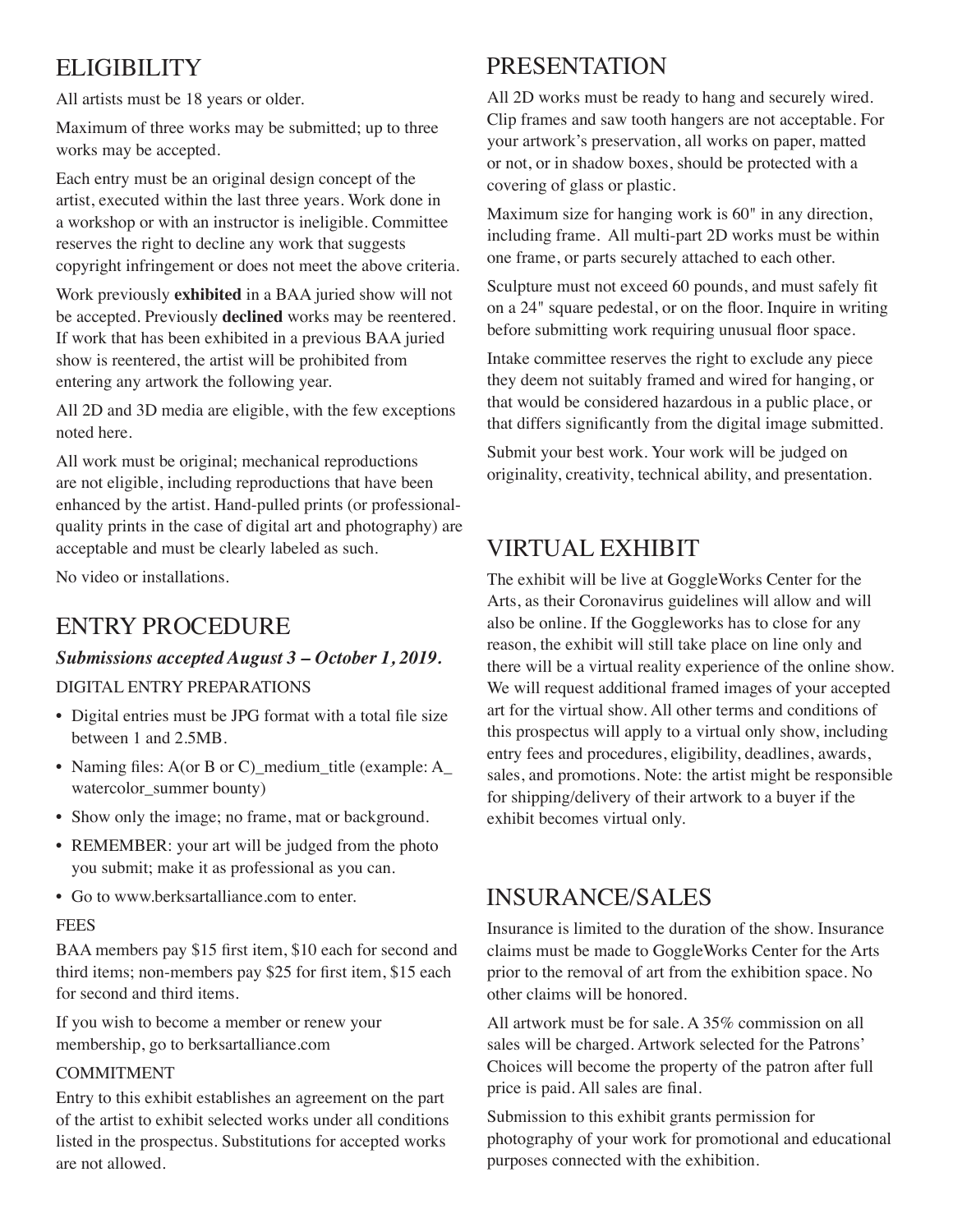### DELIVERY OF ACCEPTED ART

#### **Tuesday, December 8th, noon-6:30pm**

Hand-deliver to the Schmidt Gallery on the second floor of GoggleWorks Center for the Arts.

No shipped works will be accepted.

No work may be removed from the exhibit, for any reason, before the exhibit ends.

First Place \$750 **AWARDS** AWARDS

Second Place \$450 Third Place \$300 5 Honorable Mentions \$100 each Patrons' Choices\*

Special Awards 

\**A patron supports the juried show by pledging \$200 in advance in order to have the opportunity to choose an accepted piece prior to the show opening.*

### PICK-UP

#### **Monday, January 4th, 10am-4pm**

Pick up work at the Schmidt Gallery on the second floor of GoggleWorks Center for the Arts. If an artist sends a representative to pick up the work, the representative must bring permission in writing signed by the artist.

Unclaimed work will be charged \$25 per day storage fee. Any artwork not claimed within fifteen days will become the property of the Berks Art Alliance and will be sold at auction to fund the organization's programs. Work is not insured after January 4th.

## CALENDAR

- Monday, August 3............... Website opens for submissions
- Friday, October 1 ................ Deadline for entries

Monday, November 2 .........Jurying results emailed and at: www.berksartalliance.com

#### **Deliver work to the Schmidt Gallery at GoggleWorks:**

Tuesday, December 8 ........ noon-6:30pm

Saturday, December 12....... Show open for viewing

Sunday, December 13 ......... Reception 3-5pm Awards presentation at 4pm

Sunday, January 3 ............... Show closes

### **Pick-up at the Schmidt Gallery at GoggleWorks:**

Monday, January 4.............. 10am-4pm

## INQUIRIES/QUESTIONS

Questions can be emailed to: BAAjuriedexhibition@gmail.com Subject line: 2020 Juried Exhibit Or call 484.797.3703 or 610.756.4490